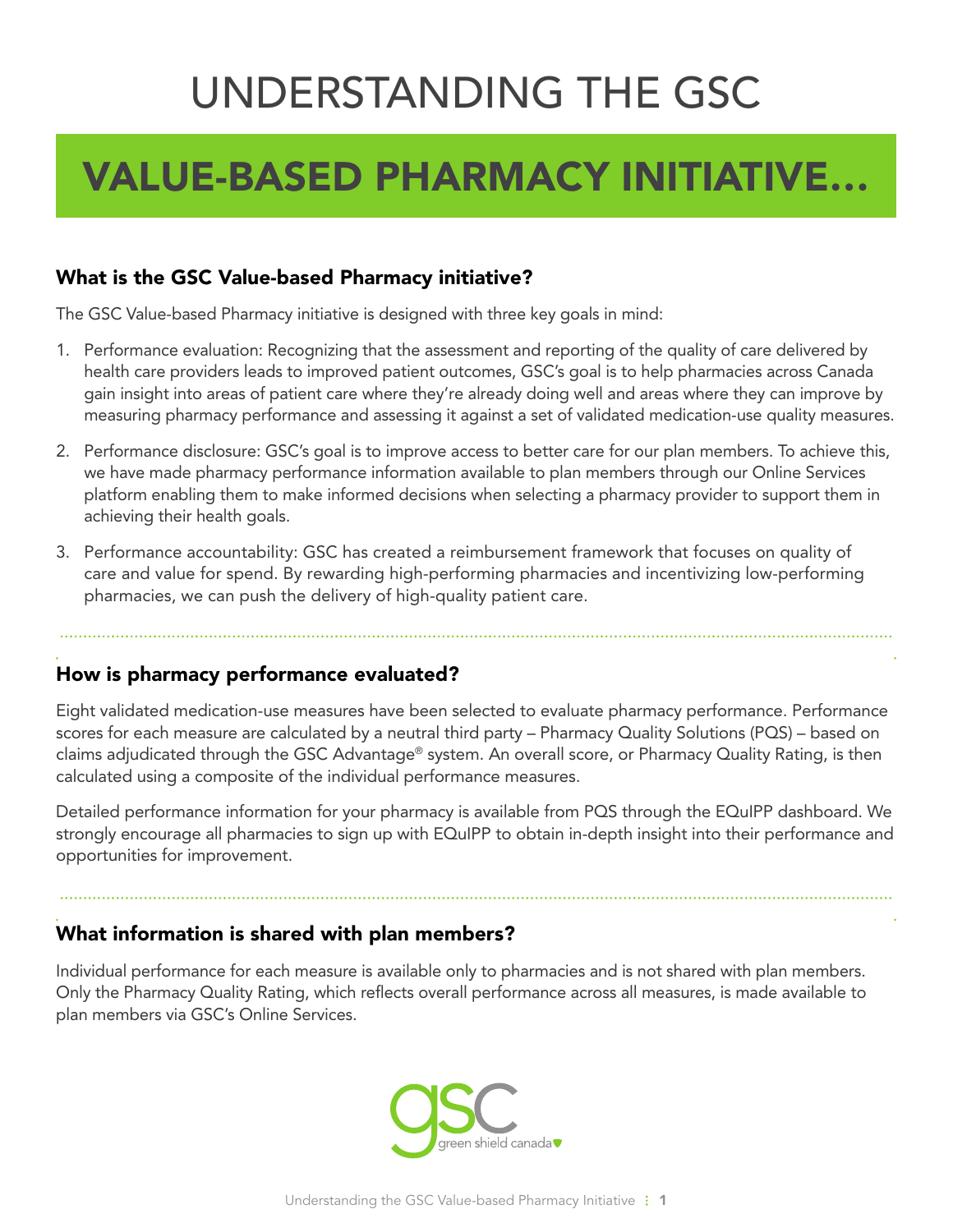#### What medication-use quality measures are used to assess performance and how were they selected?

The measures were selected because:

- $\rightarrow$  They address areas of high priority in our health care system.
- $\rightarrow$  They can be directly impacted by pharmacists' activities.
- $\rightarrow$  They're easy to track, understand, and improve upon.

And they're applicable to pharmacy practice in Canada; in fact, they align with some of the performance indicators tracked by provincial quality councils.

There are three primary types of measures:

- 1. Adherence Measures (Proportion of Days Covered or PDC)
	- $\rightarrow$  Hypertension (RASA) PDC
	- $\rightarrow$  Cholesterol PDC
	- $\rightarrow$  Diabetes PDC
- 2. Disease Management Measures
	- $\rightarrow$  Statin Use in Persons with Diabetes (SUPD)
	- $\rightarrow$  Asthma Suboptimal Control
	- $\rightarrow$  Asthma Absence of Controller Therapy
	- $\rightarrow$  GSC Cardiovascular Health Coaching
- 3. Patient Safety Measures
	- $\rightarrow$  High-risk Medication Use in the Elderly (HRM)

#### Understanding *Adherence (PDC)* Measures

Adherence or PDC measures assess the percentage of patients with prescription claims for the same drug or for another drug in the same therapeutic class, within a measurement period.

The PDC threshold is the level above which the medication has a reasonable likelihood of achieving the most clinical benefit (at or greater than 80 per cent).

The PDC methodology is a standard method used to measure medication adherence and is specifed within the adherence measures endorsed by the Pharmacy Quality Alliance (the organization that developed the measures).

Minimum requirements for a patient to be eligible for the adherence measures include:

- $\rightarrow$  Patient must have at least two fills in the measurement period regardless of the day supply of the prescription fills.
- $\rightarrow$  The first fill of the applicable medication (class) must be at least 91 days prior to the end of the measurement period.

The therapeutic categories covered by the PDC measures are:

- $\rightarrow$  Cholesterol PDC: Statins
- $\rightarrow$  Diabetes PDC: Non-insulin diabetes medications (including biguanides, sulfonylureas, DPP-4 inhibitors, TZDs, GLP-1 receptor agonists (or incretin mimetics), meglitinides, and SGLT2 inhibitors). Patients who receive an insulin product are excluded from the Diabetes PDC measure
- $\rightarrow$  Hypertension (RASA) PDC: Renin angiotensin system antagonists (including ACE inhibitors, ARBs, and direct renin inhibitors)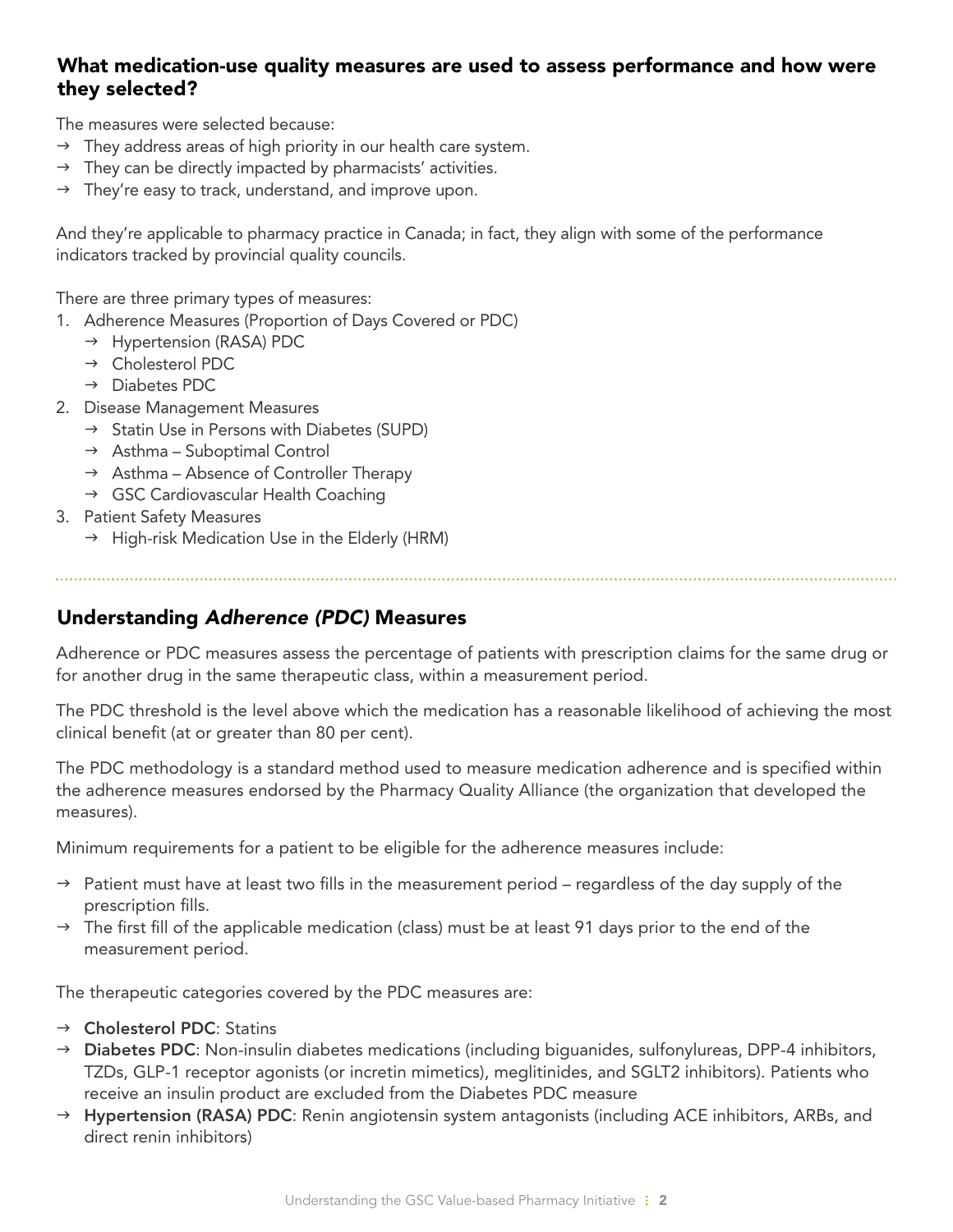PDC is calculated by dividing the number of days in period "covered" into the number of days in period x 100 per cent.

The numerator (number of days in period "covered") is equal to the number of days covered by the prescription fills (based on day supply) during the period. This is NOT a sum of day supply, but a summation of time arrays to reflect days supplied for each fill, thus removing any overlap of prescription fills.

The denominator (number of days in period) is the number of days from when the prescription is first filled during the measurement period to the end of the measurement period.

PDC calculation is performed for each individual patient.

An adherent patient has an individual PDC score that is greater than or equal to 80 per cent. In other words, they have at least 80 per cent of their eligible days covered by medication for the target therapeutic category.

The pharmacy's performance score reflects the percentage of adherent patients at that pharmacy, i.e., those who have an individual PDC score greater than or equal to 80 per cent.

Adherence or PDC performance scores are better when they are higher. This means that patients at that pharmacy are more adherent to their medication.

Example:

| <b>MEASURE</b>                     | <b>GSC PATIENTS</b> | <b>SCORE</b> | GOAI | GAP |
|------------------------------------|---------------------|--------------|------|-----|
| <b>Hypertension</b><br>(RASA) PDC1 | 1つつ                 | 82%          | 介81% |     |

- $\rightarrow$  This pharmacy's performance score for the Hypertension (RASA) PDC measure is displayed as 82 per cent.
- $\rightarrow$  This means that 82 per cent of the pharmacy's 122 patients are considered adherent (122 x 82% = 100 patients).
- $\rightarrow$  Or, that 100 out of 122 patients have a Proportion of Days Covered (PDC) score greater than or equal to 80 per cent.

In this scenario, the pharmacy would have 22 (122 eligible patients minus 100 patients that are adherent) patients that are non-adherent. Knowing this information enables the pharmacist to attend to these 22 patients and their reasons for non-adherence.

#### Patient Attribution for *Adherence (PDC)* Measures

Adherence measures use an encounter-based attribution method. In other words, the pharmacy that flled the most prescription claims within the measurement period for the target therapeutic category will be assigned responsibility for the patient.

If a patient flls the same number of prescriptions during the measurement period at multiple pharmacies, the patient will be attributed to the pharmacy that completed the most recent fll.

All paid prescription drug claims adjudicated through the drug plan, regardless of the dispensing pharmacy, will be counted towards the patient's PDC calculation.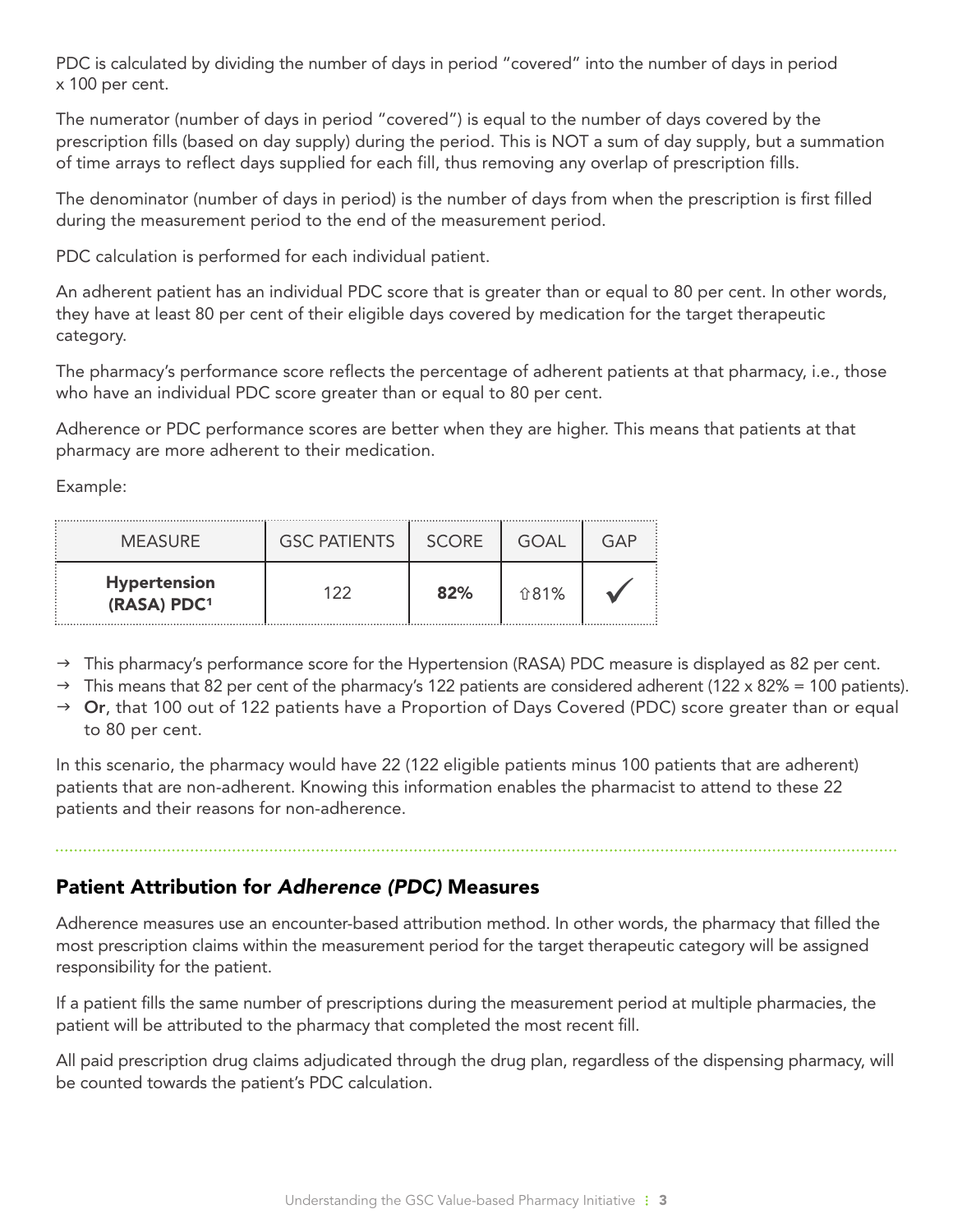#### Understanding the *Statin Use in Persons with Diabetes* Measure

The SUPD measure identifes the percentage of patients age 40-75 who were dispensed a medication for treatment of diabetes that were also dispensed a statin medication.

This therapy recommendation is based on the 2018 Diabetes Canada Clinical Practice Guidelines and 2016 Canadian Cardiovascular Society Guidelines for the Management of Dyslipidemia for the Prevention of Cardiovascular Disease in the Adult.

The SUPD measure was developed and is endorsed by the Pharmacy Quality Alliance.

The SUPD performance score is better when it is higher. This means that diabetic patients at the pharmacy receive recommended primary prevention therapy with statins more often.

Example:

| <b>MEASURE</b>                   | <b>GSC PATIENTS</b> | <b>SCORE</b> | GOAL | GAP |
|----------------------------------|---------------------|--------------|------|-----|
| <b>Statin Use</b><br>in Diabetes |                     | 75%          | 介78% | 3%  |

- This pharmacy's performance score for the SUPD measure is displayed as 75 per cent.
- $\rightarrow$  This means that 75 per cent of the pharmacy's 38 patients filled a statin along with their medications for diabetes treatment.

In this scenario, the pharmacy would have 10 patients (38 patients, 25 per cent not on a statin) to evaluate for a new statin therapy.

#### Patient Attribution for the SUPD Measure

For the SUPD measure, the pharmacy that first fills the statin medication for the patient is assigned responsibility for the patient.

If a diabetic patient does not have a statin medication in their profle, the pharmacy that flled the most diabetic medications (including insulin) for the patient within the measurement period is assigned responsibility.

It only takes one fll for a statin medication within the measurement period for the patient to be considered compliant with the SUPD measure.

#### Understanding the *Asthma Therapy* Measures

The patient population included in the two asthma measures are patients 6-50 years of age with asthma. They're defined as patients with consecutive fills of asthma medications during the measurement year. Excluded from the measure are those patients with at least one fll in the measurement year for one of the following:

- $\rightarrow$  COPD medication
- $\rightarrow$  Cystic fibrosis agent
- $\rightarrow$  Nasal steroid medication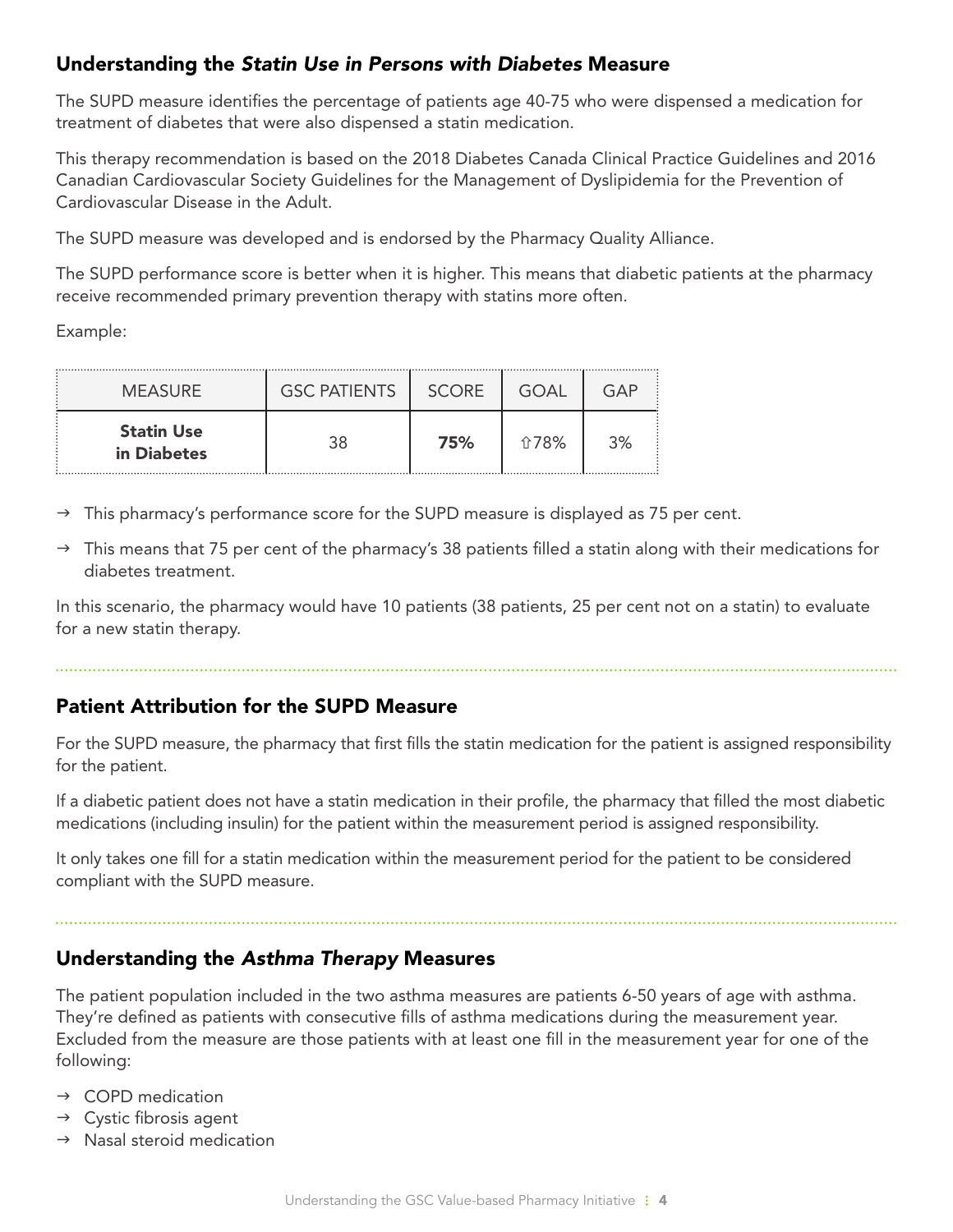Two asthma measures are reported:

- *Suboptimal Control*: This measure refers to the percentage of patients with persistent asthma who were dispensed more than three canisters\* of a short-acting beta2 agonist inhaler during the same 90-day period.
- *Absence of Controller Therapy*: This measure refers to the percentage of patients meeting the numerator for the Suboptimal Control rate (i.e., those with more than three canisters of short-acting beta2 agonist inhalers during a 90-day period), who did not receive controller therapy (e.g., inhaled corticosteroids, longacting beta-agonists, leukotriene inhibitors, or xanthines) during the same 90-day period.

Example 1:

| <b>MEASURE</b>                        | <b>GSC PATIENTS</b> | <b>SCORE</b> | GOAL | GAP | AVERAGE<br>(PROVINCIAL) |
|---------------------------------------|---------------------|--------------|------|-----|-------------------------|
| Asthma –<br><b>Suboptimal Control</b> | 108                 | 14%          | ⊕1Օ% | 4%  | 12%                     |

 $\rightarrow$  This pharmacy's performance score for the Suboptimal Control measure is 14 per cent.

 $\rightarrow$  This number means that 14 per cent of the pharmacy's 108 patients with persistent asthma have been dispensed more than three canisters of short-acting beta2 agonist inhalers during the same 90-day period.

In this scenario the pharmacy would have 15 patients (108 patients, 14 per cent dispensed more than three canisters of short-acting beta2 agonist inhalers dispensed) to evaluate for asthma control.

Example 2:

| <b>MEASURE</b>                                   | <b>GSC PATIENTS</b> | <b>SCORE</b> | GOAL     | GAP | AVERAGE<br>(PROVINCIAL) |
|--------------------------------------------------|---------------------|--------------|----------|-----|-------------------------|
| Asthma – Absence of<br><b>Controller Therapy</b> |                     | 44%          | $0.40\%$ | 4%  | 41%                     |

 $\rightarrow$  This pharmacy's performance score for the Absence of Controller Therapy measure is 44 per cent.

 $\rightarrow$  This number means that 44 per cent of the pharmacy's 73 patients have been dispensed more than three canisters of short-acting beta2 agonist inhalers during the same 90-day period and did not receive controller therapy.

In this scenario the pharmacy would have 32 patients (73 patients, 44 per cent did not receive controller therapy) that are in need of controller therapy.

The intended goal for these two measures is to have a lower performance score.

#### Patient Attribution for the Asthma Measures

For the Asthma measures, the pharmacy that flls the majority of the asthma medications for an individual patient is assigned responsibility for that patient. The pharmacy has responsibility for a patient across both measures.

*\*Note: This is a count of canisters dispensed, not prescriptions flled. If a patient received two canisters at one fll, it counts as two canisters.*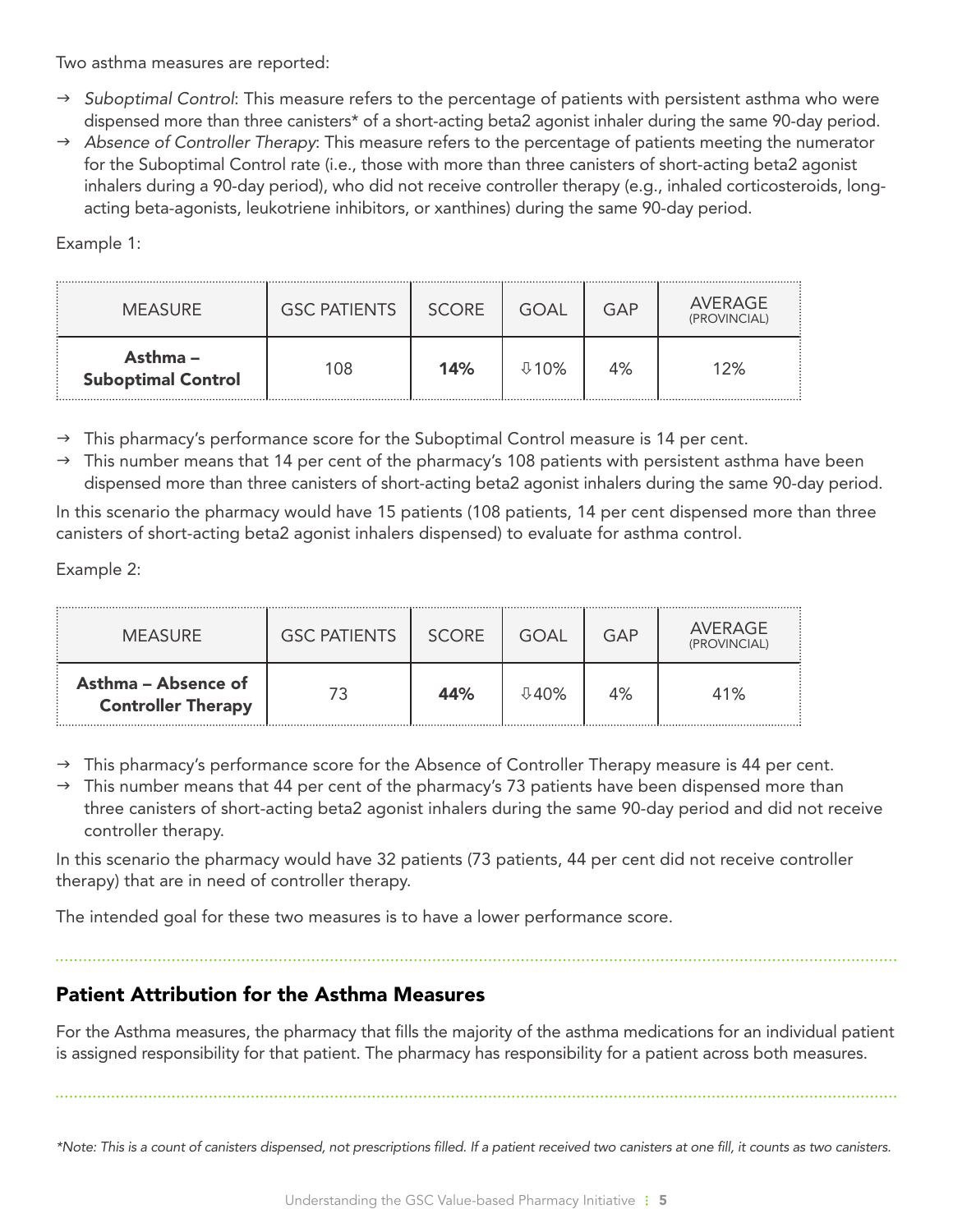#### Understanding the *GSC Cardiovascular Health Coaching* Measure

The patient population included in the *GSC Cardiovascular Health Coaching* (CHC) measure refers to the percentage of eligible patients who received at least one coaching session during the measurement period. Refer to GSC's Cardiovascular Health Coaching program information on providerConnect for patient eligibility and other program details.

Example:

| <b>MEASURE</b>                                      | <b>GSC PATIENTS</b> | <b>SCORE</b> | GOAL | GAP | AVERAGE<br>(PROVINCIAL) |
|-----------------------------------------------------|---------------------|--------------|------|-----|-------------------------|
| <b>GSC Cardiovascular</b><br><b>Health Coaching</b> | 20                  | 23%          | ↑20% |     | 3%                      |

- $\rightarrow$  This pharmacy's performance score for the CHC measure is 23 per cent.
- $\rightarrow$  This number means that seven patients of the 32 eligible for CHC received at least one coaching session.

The pharmacy has an opportunity to engage 25 patients (32 eligible patients minus seven who have already received at least one coaching session) in the Cardiovascular Health Coaching program.

Please note that Pharmacist Health Coaching is a reimbursed pharmacy service. More details around this program are available at **providerconnect.ca**.

#### Patient Attribution for the *GSC Cardiovascular Health Coaching* Measure

The pharmacy assigned the CHC opportunity will be the pharmacy that has flled the majority of total prescription claims for the patient. In the event of a tie for total prescription claims across more than one pharmacy, the pharmacy with the most recent date of service for the claim will be assigned the CHC opportunity.

For a pharmacy that completed a CHC service, the patient will be attributed to the pharmacy associated with the claim for the first CHC service within the measurement period, based on date of service.

#### Understanding the *High-risk Medication Use in the Elderly* Measure

The High-risk Medication Use in the Elderly (HRM) measure looks at the percentage of patients 65 years of age and older who received two or more prescription fills for the same high-risk medication (HRM) during the measurement period.

 specific dose per day. The list of medications (see Appendix A) in this measure was derived from a subset of the Beers List, which is maintained by the American Geriatrics Society. The medications on this list are intended to represent medications that have more significant risk of causing adverse outcomes when used in elderly patients. Some medications on the HRM drug list are only considered an HRM when used for a specific duration or at a

The HRM measure is endorsed and maintained by the Pharmacy Quality Alliance.

 The HRM measure is better when the performance score is lower. This means that fewer patients at the pharmacy are filling potentially inappropriate medications based on their age.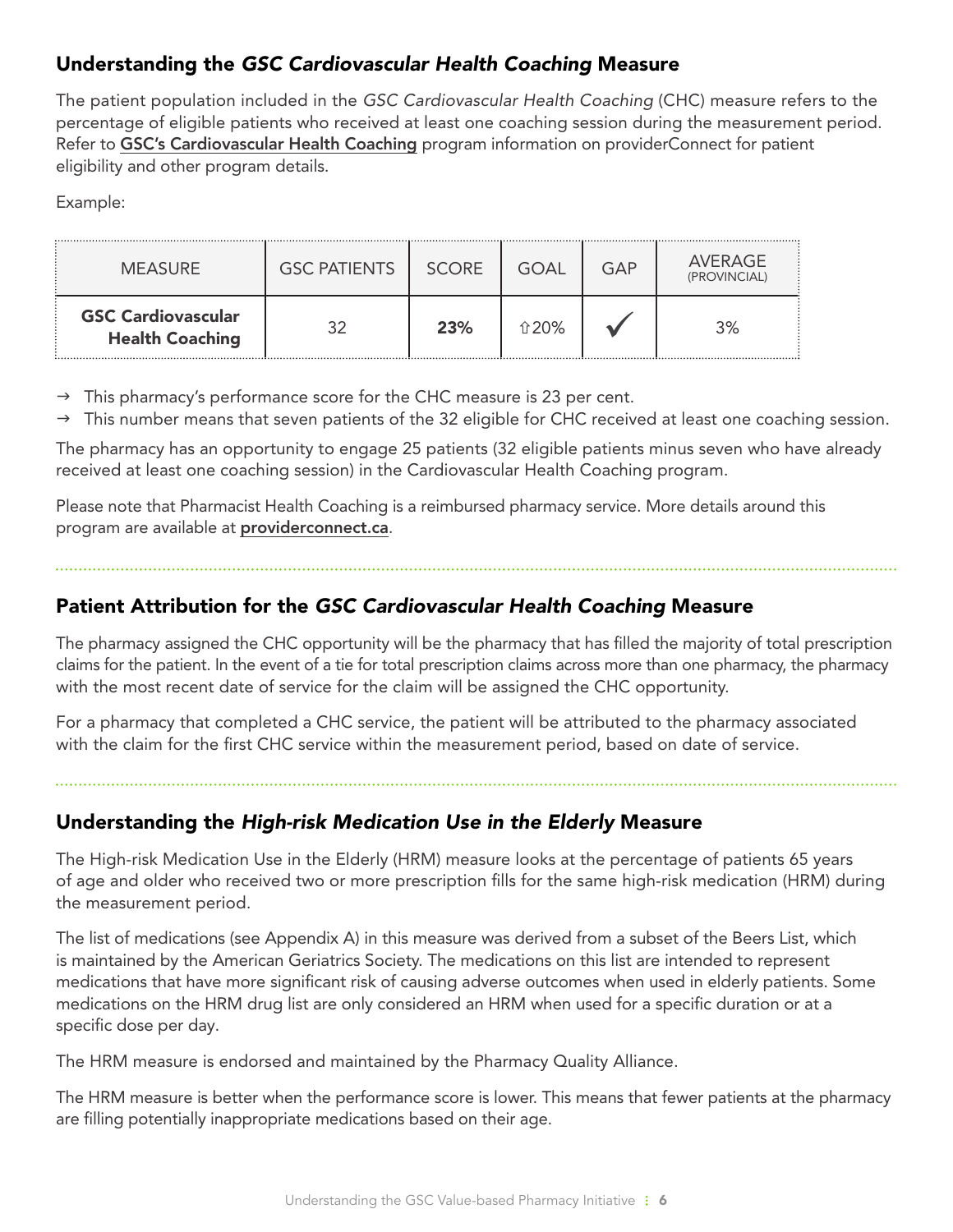Example:

| <b>MEASURE</b>                  | <b>GSC PATIENTS</b> | <b>SCORE</b> | GOAL    | GAP |
|---------------------------------|---------------------|--------------|---------|-----|
| High-risk<br><b>Medications</b> | 114                 | 12%          | $0.5\%$ | 7%  |

- $\rightarrow$  This pharmacy's performance score for the HRM measure is displayed as 12 per cent.
- $\rightarrow$  This means that 12 per cent of the pharmacy's 114 patients have filled two or more prescriptions for a medication on the HRM list.
- $\rightarrow$  In this scenario, the pharmacy would have 14 patients (114 x 12% = 14 patients) to review for more appropriate therapeutic alternatives.

Being proactive is key for this measure. Ideally, the pharmacist intervenes before the second prescription is dispensed. Once the patient flls the second prescription for an HRM, no change can be made to improve the patient's performance for this measure during the current measurement period.

Patient Attribution for the HRM Measure

Patient safety measures, such as the HRM Measure, use an event-based attribution.

The pharmacy that fills the second fill of an HRM (or the fill for the requisite dose or duration, depending on the medication) is assigned responsibility for the patient for the HRM measure.

If a patient has prescriptions, but no HRM flls, the pharmacy flling the most prescription claims for all medications within the measurement period will be assigned responsibility for the patient.

The intended goal for this measure is to have a lower performance score.

#### Understanding Benchmark Scores

GSC has established performance targets for each measure to guide your quality improvement efforts and to add context to your pharmacy's performance by helping you understand how you perform relative to other pharmacies.

#### How is the Pharmacy Quality Rating calculated?

The Pharmacy Quality Rating reflects pharmacy performance across all of the quality measures. For a pharmacy to have an quality rating calculated, they have to have performance information available for three or more individual quality measures with 10 or more patients eligible for each measure.

The quality rating is calculated based upon a composite of the individual performance measures with variable weighting applied.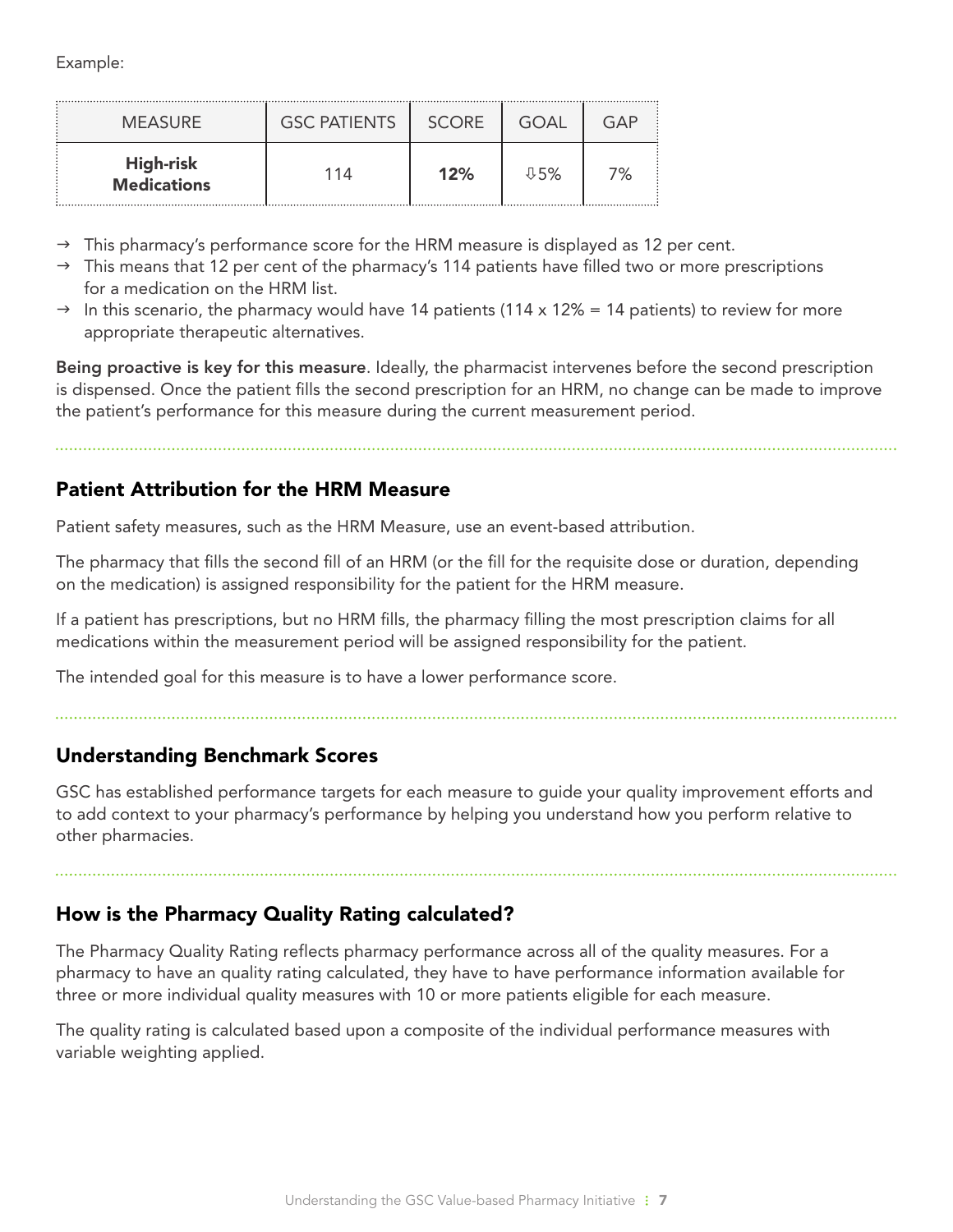Single-weighted measures:

- → Hypertension (RASA) PDC
- → Cholesterol PDC
- $\rightarrow$  Diabetes PDC.

Double-weighted measures:

- $\rightarrow$  Statin Use in Persons with Diabetes (SUPD)
- $\rightarrow$  Asthma Suboptimal Control
- $\rightarrow$  Asthma Absence of Controller Therapy
- → GSC Cardiovascular Health Coaching
- $\rightarrow$  High-risk Medication Use in the Elderly (HRM)

Double-weighted measures have been selected based on GSC's and the pharmacy profession's common goal to support the evolution of pharmacy practice toward the delivery of high-quality patient care.

To calculate the quality rating, a star rating, based on percentiles, is assigned to all qualifying measures.

Weighting is then applied to calculate an overall star rating (from one to five stars).

Example:

|                    |                                                     |                         |              |                    |                              | OVERALL SCORE: 4.5 $\star \star \star \star \star$ |
|--------------------|-----------------------------------------------------|-------------------------|--------------|--------------------|------------------------------|----------------------------------------------------|
|                    |                                                     |                         |              |                    |                              | Provincial Average: 3.0 ★★★ ★ ★                    |
|                    |                                                     | <b>YOUR PHARMACY</b>    |              |                    | <b>VERSUS</b><br><b>GOAL</b> | <b>VERSUS</b><br><b>OTHERS</b>                     |
|                    | <b>MEASURE</b>                                      | <b>GSC PATIENTS</b>     | <b>SCORE</b> | <b>GOAL</b>        | <b>GAP</b>                   | <b>AVERAGE</b><br>(PROVINCIAL)                     |
| <b>ADHERENCE</b>   | <b>Hypertension</b><br>(RASA) PDC <sup>1</sup>      | 46                      | 97.8%        | $*$ 93.4%          | V                            | 90.8%                                              |
|                    | Cholesterol PDC                                     | 39                      | 97.4%        | 192.3%             | V                            | 89.5%                                              |
|                    | Diabetes PDC1                                       | 8                       | 87.5%        | $*$ 92.0%          | 4.5%                         | 88.7%                                              |
|                    | <b>Statin Use</b><br>in Diabetes                    | 10                      | $90.0\%$     | ↑ 77.8%            | √                            | 75.4%                                              |
| DISEASE MANAGEMENT | $Asthma -$<br><b>Suboptimal Control</b>             | $\bf{0}$                | N/A          | 16.7%              | N/A                          | N/A                                                |
|                    | Asthma - Absence<br>of Controller Therapy           | $\bf{0}$                | N/A          | $\frac{1}{20.0\%}$ | N/A                          | N/A                                                |
|                    | <b>GSC Cardiovascular</b><br><b>Health Coaching</b> | $\overline{\mathbf{4}}$ | 0.0%         | <b>10.0%</b> 10.0% |                              | 0.0%                                               |
| SAFETY             | <b>High-risk</b><br><b>Medications</b>              | 62                      | 8.1%         | 7.7%               | 0.4%                         | 9.9%                                               |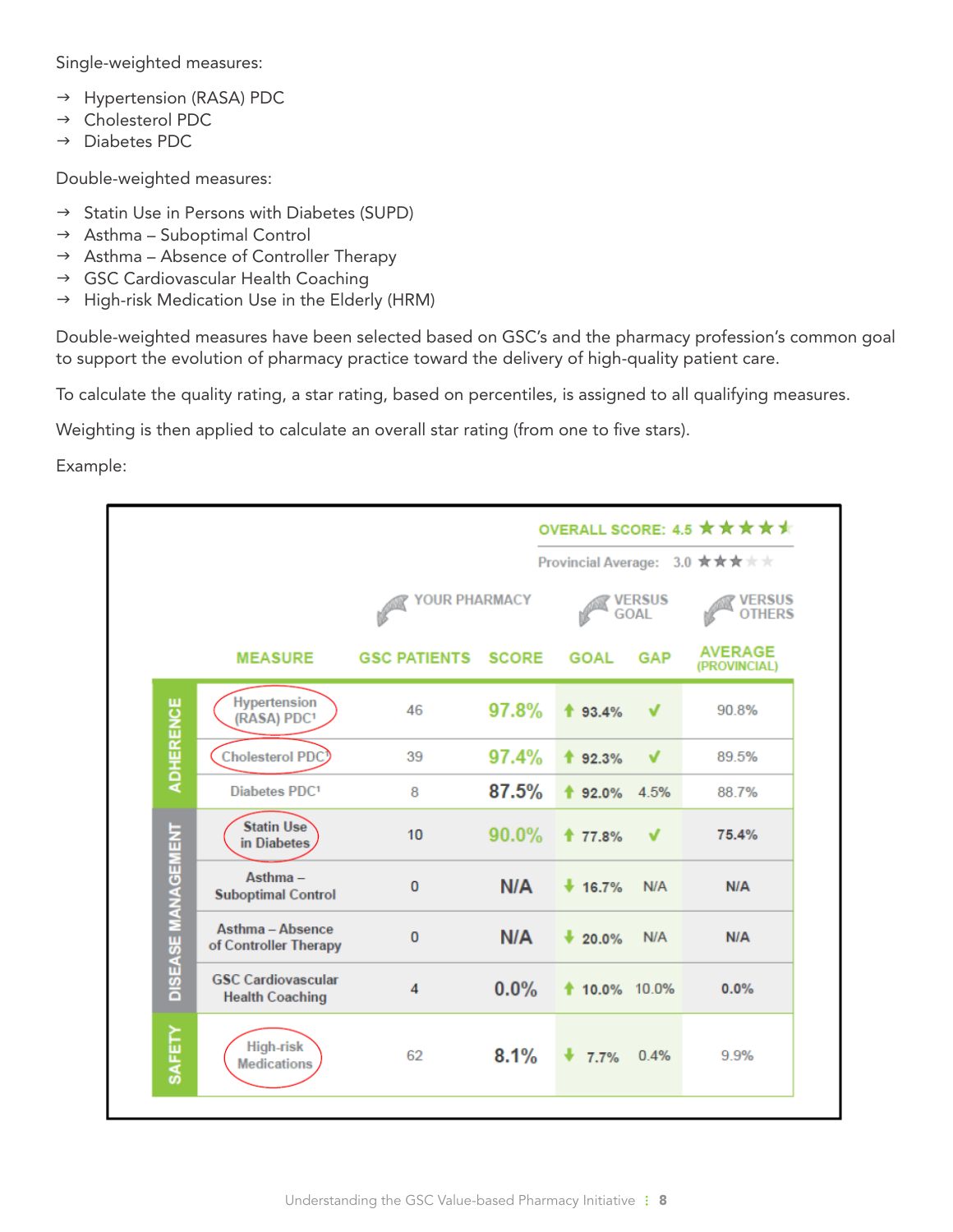| <b>STAR THRESHOLDS*</b>                   |                  |                               |                   |                   |                  |  |
|-------------------------------------------|------------------|-------------------------------|-------------------|-------------------|------------------|--|
| <b>MEASURE NAME</b>                       | 1<br><b>STAR</b> | $\overline{2}$<br><b>STAR</b> | з<br><b>STAR</b>  | 4<br><b>STAR</b>  | 5<br><b>STAR</b> |  |
| <b>RASA PDC</b>                           | <86.4%           | 86 4%-90 9%                   | 91 0%-93 8%       | 93 9%-97 0%       | $>97.0\%$        |  |
| Cholesterol PDC                           | $< 85.0\%$       | 85.0%-90.0%                   | $90.1\% - 93.3\%$ | $93.4\% - 96.0\%$ | $>96.0\%$        |  |
| Diabetes PDC                              | <82.6%           | 82.6%-89.6%                   | 89.7%-92.3%       | 92.4%-96.9%       | >96.9%           |  |
| <b>Statin Use in Diabetes</b>             | $<61.5\%$        | 61.5%-70.0%                   | 70.1%-76.7%       | 76.8%-83.3%       | $> 83.3\%$       |  |
| Asthma - Suboptimal Control               | $>46.0\%$        | 46.0%-30.0%                   | 29.9%-21.0%       | 20.9%-13.0%       | $< 13.0\%$       |  |
| Asthma - Absence<br>of Controller Therapy | $>31.0\%$        | 31.0%-25.0%                   | 24.9%-15.0%       | 14.9%-8.0%        | $< 8.0\%$        |  |
| <b>CV Health Coaching</b>                 | $< 10.0\%$       | 10.0%-24.9%                   | 25.0%-39.9%       | 40.0%-50.0%       | $> 50.0\%$       |  |
| <b>High Risk Medications</b>              | $>15.0\%$        | 15 0%-10 8%                   | 10 7% - 8 0%      | 7 9%-4 3%         | $< 4.3\%$        |  |



#### *\*For illustration purposes only.*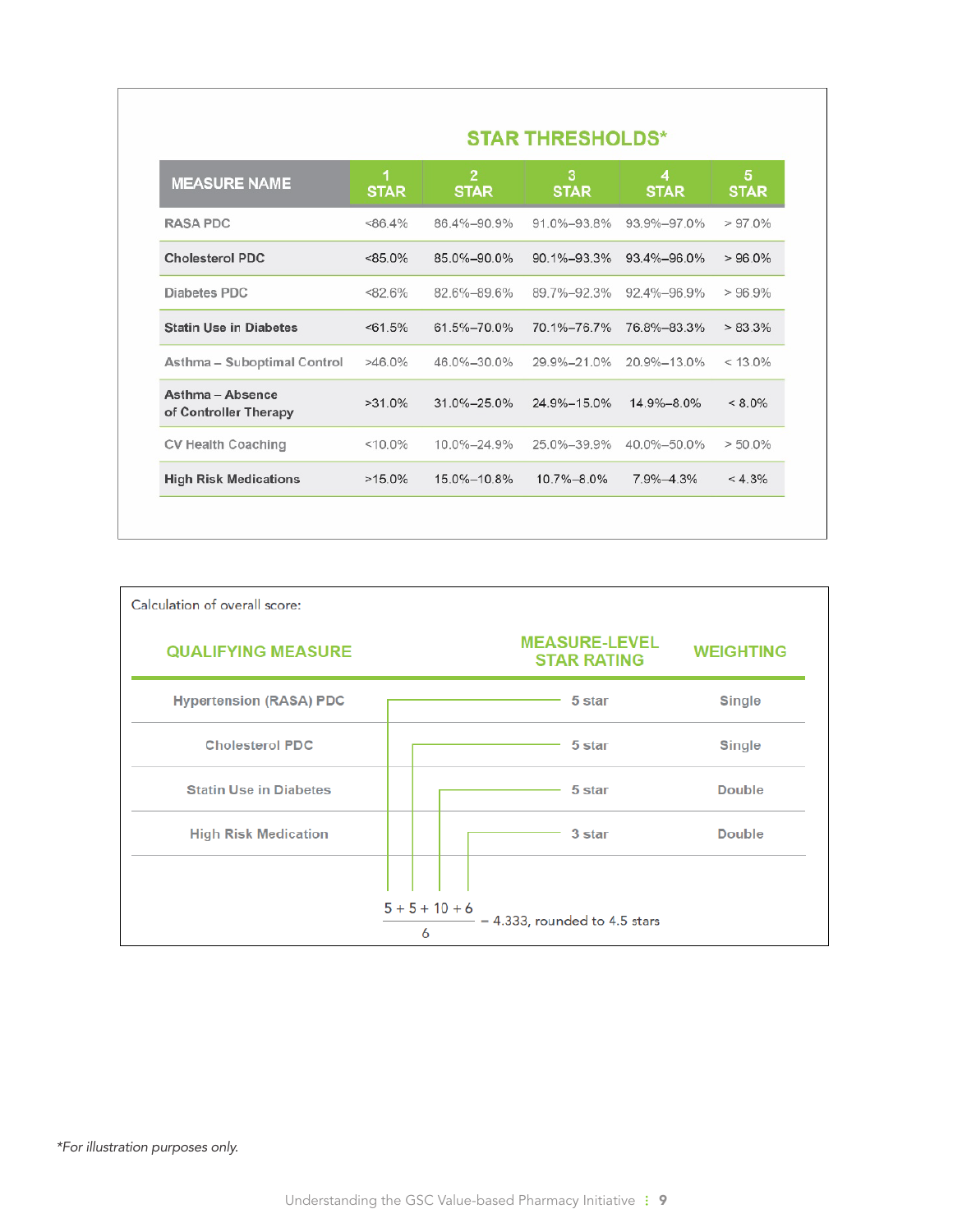### APPENDIX A

### Table HRM-A: High-Risk Medications

| <b>DESCRIPTION</b>                                                                                                    | <b>PRESCRIPTION PRODUCTS</b>                                        |                                                                                                         |                                                                        |  |  |
|-----------------------------------------------------------------------------------------------------------------------|---------------------------------------------------------------------|---------------------------------------------------------------------------------------------------------|------------------------------------------------------------------------|--|--|
| <b>Anticholinergics (excludes TCAs)</b>                                                                               |                                                                     |                                                                                                         |                                                                        |  |  |
| First-generation antihistamines<br>(as single agent or as part of<br>combination products) - excludes<br>OTC products | Brompheniramine<br>Carbinoxamine<br>Chlorpheniramine<br>Clemastine  | Cyproheptadine<br>Dexbrompheniramine<br>Dexchlorpheniramine<br>Diphenhydramine (oral)<br>Dimenhydrinate | Doxylamine<br>Hydroxyzine<br>Meclizine<br>Promethazine<br>Triprolidine |  |  |
| Antiparkinson agents                                                                                                  | Benztropine (oral)                                                  | Trihexyphenidyl                                                                                         |                                                                        |  |  |
| Antispasmodics                                                                                                        | Atropine (excludes ophthalmic)<br>Dicyclomine<br>Scopolamine        | Belladonna alkaloids<br>Hyoscyamine                                                                     | Clidinium-<br>Chlordiazepoxide<br>Propantheline                        |  |  |
| <b>Antithrombotics</b>                                                                                                |                                                                     |                                                                                                         |                                                                        |  |  |
| Antithrombotics                                                                                                       | Ticlopidine                                                         | Dipyridamole, oral short-acting (does not apply to<br>the extended-release combination with aspirin)    |                                                                        |  |  |
| <b>Anti-infective</b>                                                                                                 |                                                                     |                                                                                                         |                                                                        |  |  |
| Anti-infective                                                                                                        | Nitrofurantoin (include when cumulative day supply is >90 days) (A) |                                                                                                         |                                                                        |  |  |
| Cardiovascular                                                                                                        |                                                                     |                                                                                                         |                                                                        |  |  |
| Central alpha blockers                                                                                                | Guanfacine Reserpine<br>$(>0.1$ mg/day) (B)                         | Guanabenz                                                                                               | Methyldopa                                                             |  |  |
| Cardiovascular, other                                                                                                 | Disopyramide                                                        | Digoxin<br>$(>0.125mg/day)$ (C)                                                                         | Nifedipine,<br>immediate release                                       |  |  |
| <b>Central Nervous System</b>                                                                                         |                                                                     |                                                                                                         |                                                                        |  |  |
| Antidepressants (alone or in<br>combination)                                                                          | Amoxapine<br>Desipramine<br>Nortriptyline<br>Protriptyline          | Amitriptyline<br>Doxepin<br>$(>\text{img/day})$ (D)<br>Paroxetine                                       | Clomipramine<br>Imipramine<br>Trimipramine                             |  |  |
| <b>Barbiturates</b>                                                                                                   | Amobarbital Pentobarbital<br>Secobarbital                           | Butabarbital<br>Mephobarbital                                                                           | <b>Butalbital</b><br>Phenobarbital                                     |  |  |
| Central Nervous System, other                                                                                         | Meprobamate                                                         |                                                                                                         |                                                                        |  |  |
| Nonbenzodiazepine hypnotics<br>(include when cumulative day<br>supply is $>90$ days) (E)                              | Eszopiclone                                                         | Zolpidem                                                                                                | Zaleplon                                                               |  |  |
| Vasodilators for dementia                                                                                             | Ergoloid mesylates                                                  | Isoxsuprine                                                                                             |                                                                        |  |  |
| <b>Endocrine</b>                                                                                                      |                                                                     |                                                                                                         |                                                                        |  |  |
| Endocrine                                                                                                             | Desiccated thyroid                                                  | Estrogens** with or without Megestrol<br>progesterone (oral and topical patch products only)            |                                                                        |  |  |
| Sulfonylureas, long-duration                                                                                          | Chlorpropamide                                                      | Glyburide                                                                                               |                                                                        |  |  |
| <b>Pain Medications</b>                                                                                               |                                                                     |                                                                                                         |                                                                        |  |  |
| Pain Medications                                                                                                      | Meperidine                                                          | Pentazocine                                                                                             |                                                                        |  |  |
| Non-COX-selective NSAIDS***                                                                                           | Indomethacin                                                        | Ketorolac (includes parenteral)                                                                         |                                                                        |  |  |
| <b>Skeletal muscle relaxants</b>                                                                                      |                                                                     |                                                                                                         |                                                                        |  |  |
| Skeletal muscle relaxants (as<br>a single agent or as part of a<br>combination product)                               | Carisoprodol<br>Chlorzoxazone                                       | Cyclobenzaprine<br>Metaxalone                                                                           | Methocarbamol<br>Orphenadrine                                          |  |  |

Rights Retained by PQA 2017